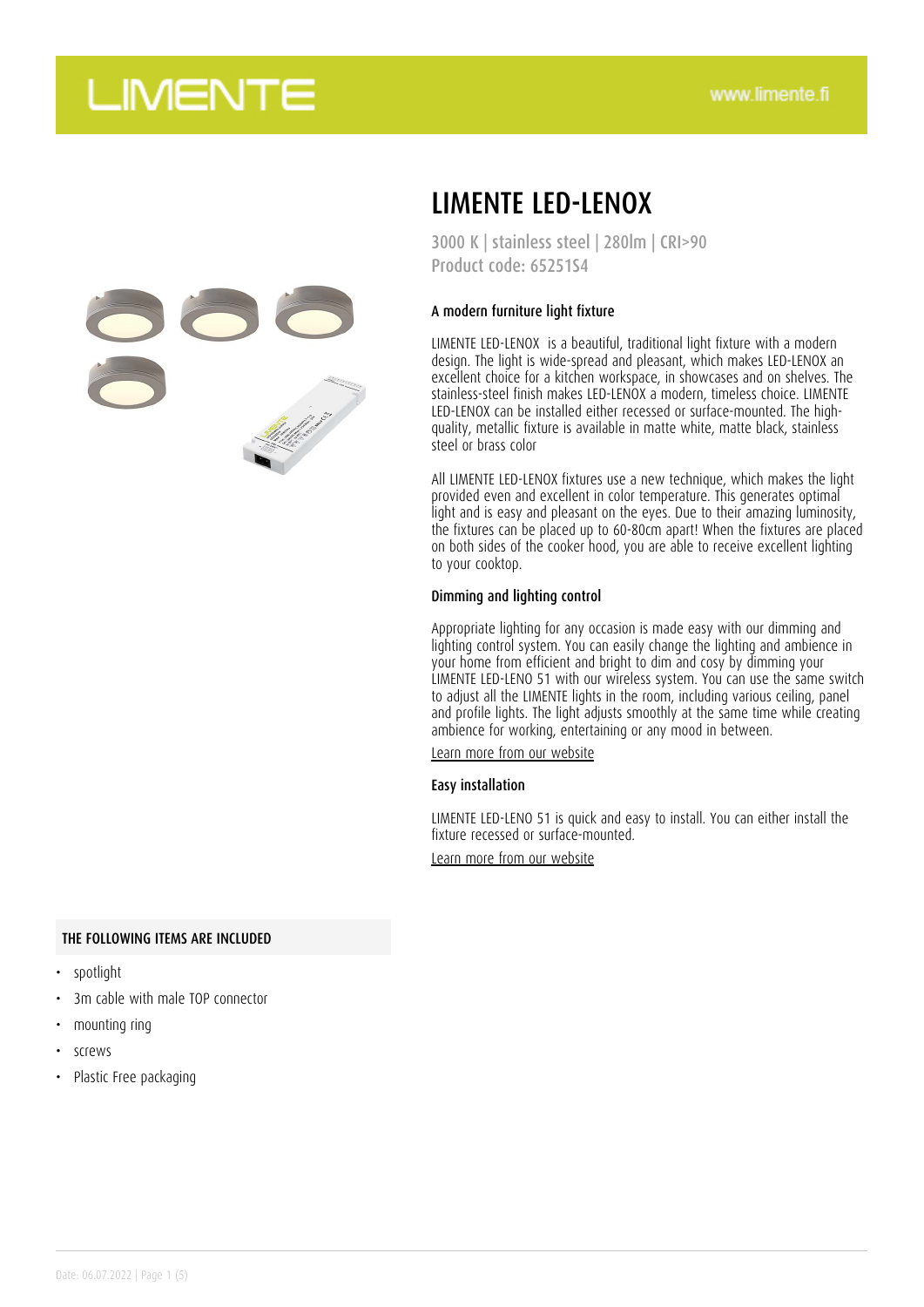## LENOX 3K 4X4W S/S SPOTLIGHT

### **OVERVIEW**

| <b>PRODUCT CODE</b> | 6525154                            |
|---------------------|------------------------------------|
| <b>GTIN-CODE</b>    | 6438400005631                      |
| ELECTRICAL NUMBER   | 4139955                            |
| ETIM GENERAL NAME   | Furniture luminaire                |
| ETIM CLASS          | Downlight/spot/floodlight EC001744 |
| ETIM GROUP          | 41 Domestic light fittings         |
| <b>COLOUR</b>       | Stainless steel                    |
| <b>LAMP TYPE</b>    | LED                                |

### SPECIFICATIONS

| <b>PRODUCT DIMENSIONS</b>                | 64.0 x 64.0 x 15.5                                                           |
|------------------------------------------|------------------------------------------------------------------------------|
| <b>MOUNTING METHOD</b>                   | Surface mounted/recessed mounted                                             |
| <b>COLOUR TEMPERATURE</b>                | 3000 K                                                                       |
| <b>COLOUR RENDERING INDEX CRI</b>        | > 90                                                                         |
| <b>RATED LIFE TIME</b>                   | 35.000h (L80B10)                                                             |
| <b>ENERGY EFFICIENCY CLASS</b>           |                                                                              |
| <b>LUMINOUS FLUX</b>                     | 280 lm                                                                       |
| <b>EFFICIENCY</b>                        | $80 \text{ Im}/W$                                                            |
| <b>VOLTAGE</b>                           | 24 V DC                                                                      |
| <b>INGRESS PROTECTION CODE</b>           | IP44/IP20                                                                    |
| NUMBER OF LEDS/M                         |                                                                              |
| <b>INPUT POWER</b>                       | 4 W                                                                          |
| NUMBER OF SWITCHING CYCLES               | > 50000                                                                      |
| AMBIENT TEMPERATURE RANGE                | $-20^{\circ}$ C $-40^{\circ}$ C                                              |
| <b>INPUT POWER CONNECTOR</b>             |                                                                              |
| <b>WARRANTY PERIOD (MONTHS)</b>          | 24                                                                           |
| <b>ADDITIONAL COVER (MONTHS)</b>         | 36                                                                           |
| <b>INSTALLATION AND OPERATING MANUAL</b> | https://www.limente.fi/Images/productpics/instructions/limente_led-lenox.pdf |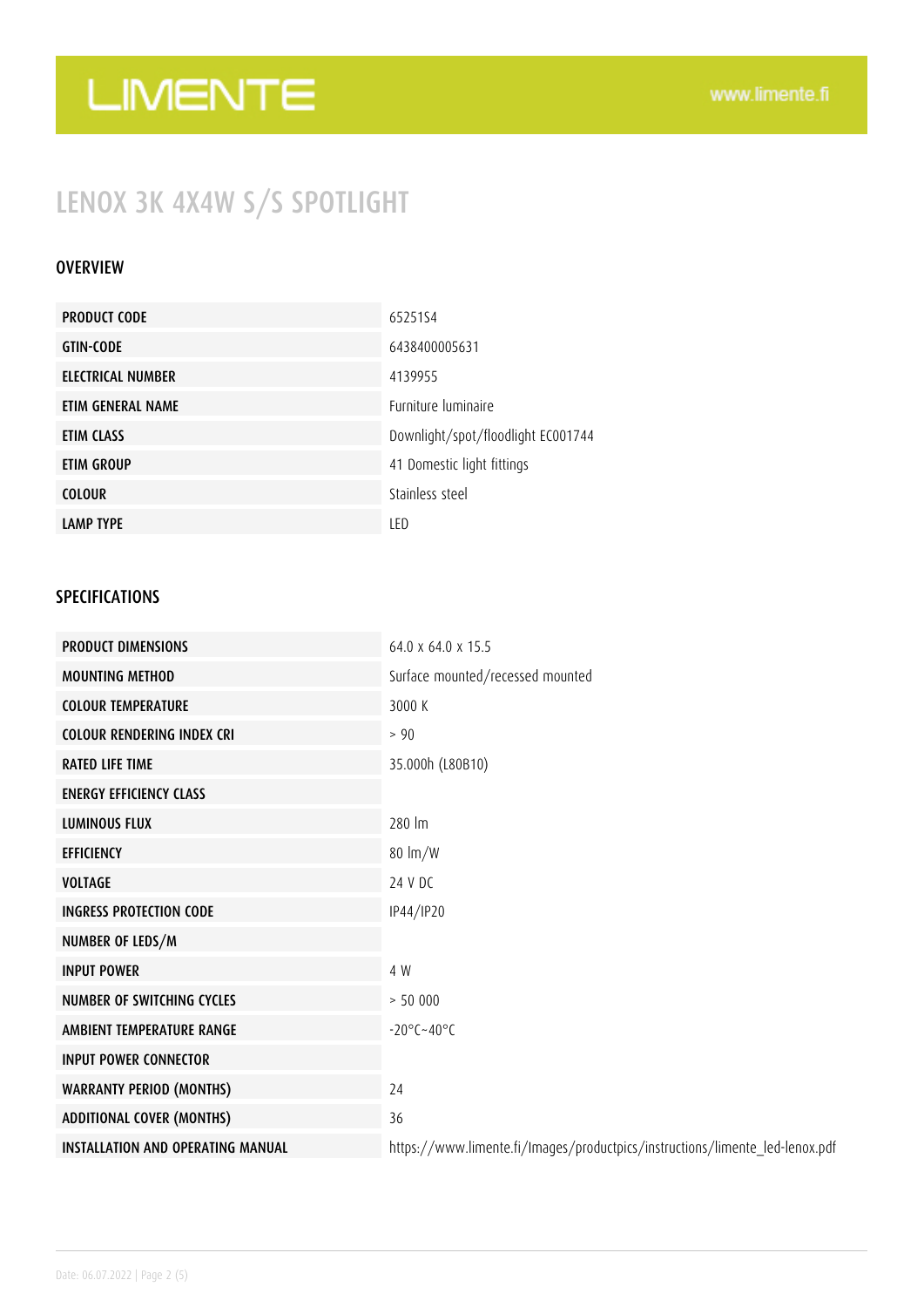## LENOX 3K 4X4W S/S SPOTLIGHT

### RECOMMENDED ACCESSORIES

| <b>PRODUCT CODE</b> | <b>PRODUCT</b>                                        |
|---------------------|-------------------------------------------------------|
| 640451              | SMART 451, WIRELESS LIGHTING CONTROL KIT, 24 V        |
| 640420              | SMART 420, WIRELESS LIGHT CONTROL                     |
| 640421              | SMART 421, WIRELESS LIGHT CONTROL                     |
| 640422              | SMART 422, WIRELESS LIGHT CONTROL                     |
| 640424              | SMART 422, WIRELESS LIGHT CONTROL                     |
| 640350              | SMART 350 SET, WIRELESS LIGHT CONTROL, REMOTE CONTROL |
| 640351              | SMART 351, WIRELESS LIGHT CONTROL                     |
| 640352              | SMART 352, WIRELESS LIGHT CONTROL                     |
| 640425              | SMART 425, WIRELESS LIGHT CONTROL                     |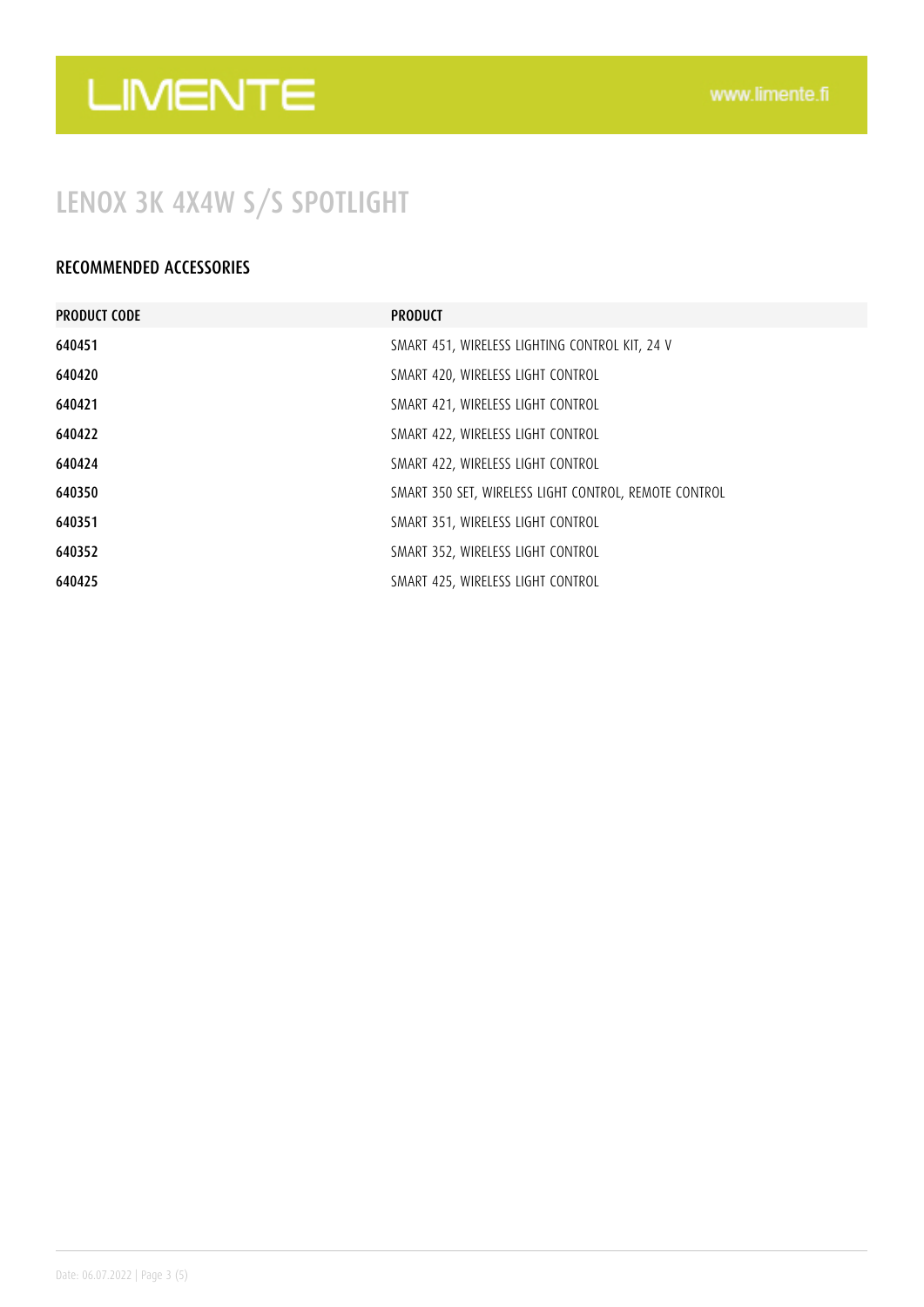## LENOX 3K 4X4W S/S SPOTLIGHT